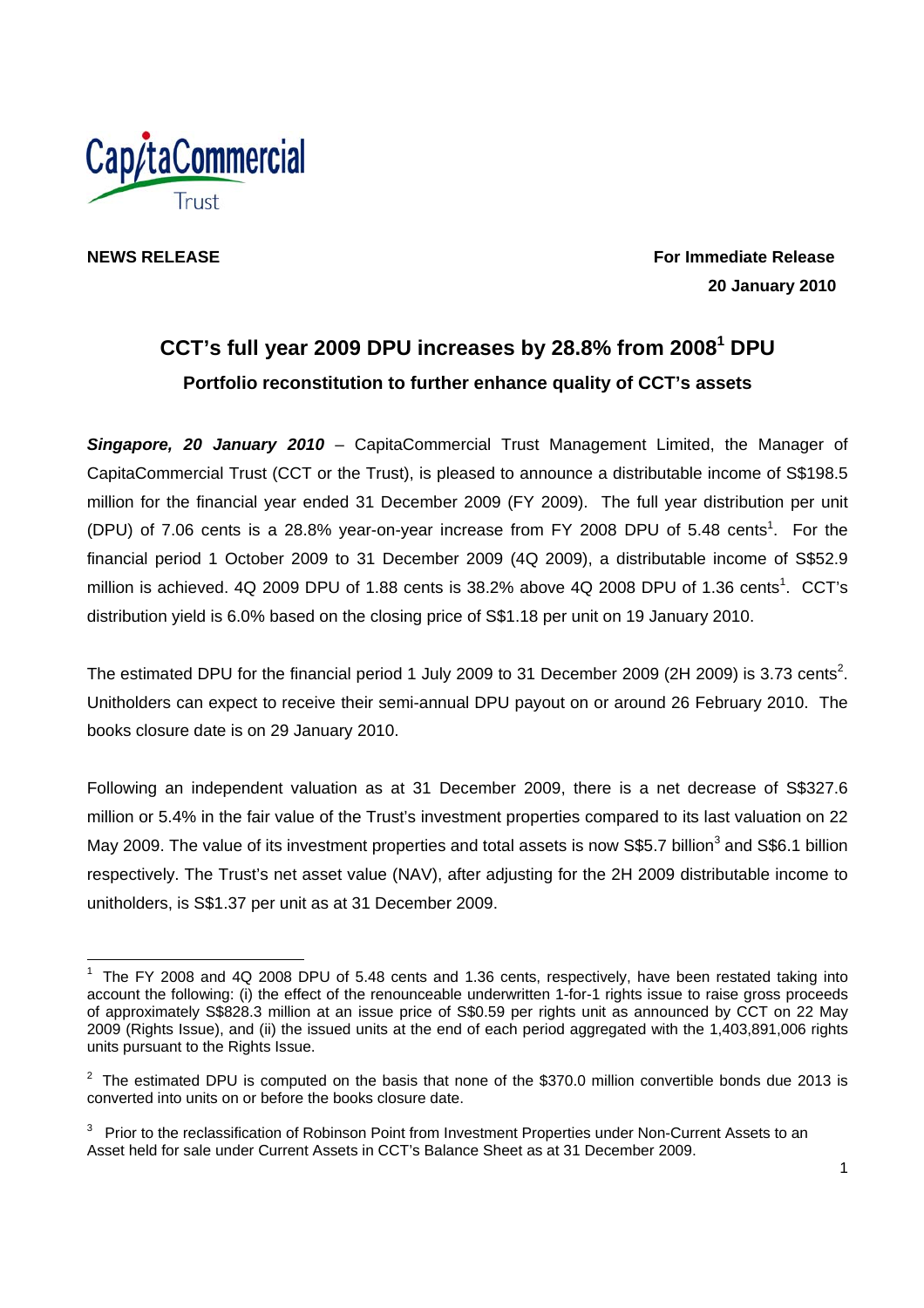The Trust's FY 2009 Unaudited Consolidated Financial Statements are available on its website (www.cct.com.sg) and SGXNet (www.sgx.com).

|                                                                                 | <b>Actual</b><br>2H 2009 | <b>Actual</b><br>4Q 2009 | <b>Actual</b><br>4Q 2008        | Change<br>% | <b>Actual</b><br>FY 2009       | <b>Actual</b><br><b>FY 2008</b> | Change<br>% |
|---------------------------------------------------------------------------------|--------------------------|--------------------------|---------------------------------|-------------|--------------------------------|---------------------------------|-------------|
| Gross Revenue (S\$'000)                                                         | 205,888                  | 103,240                  | 97,164                          | 6.3         | 403,323                        | 335,285                         | 20.3        |
| Net Property Income<br>(S\$'000)                                                | 157,058                  | 80,001                   | 65,609                          | 21.9        | 300,211                        | 233,471                         | 28.6        |
| Distributable Income<br>(S\$'000)                                               | 105,029                  | 52,893                   | 37,964                          | 39.3        | 198,452                        | 153,047                         | 29.7        |
| <b>Distribution Per Unit</b><br>(adjusted for Rights Issue)<br>- For the Period | $3.73\phi^2$             | 1.88 $c^2$               | 1.36 ${\boldsymbol \epsilon}^1$ | 38.2        | 7.06 $\boldsymbol{\epsilon}^2$ | 5.48c <sup>1</sup>              | 28.8        |

**Summary of the Trust's FY 2009 Results** 

Mr. Richard Hale, Chairman of the Manager, said, "I am pleased that, despite a challenging year in 2009, we have achieved a higher distributable income for our unitholders. Distribution per unit for 2009 is 7.06 cents, which is an increase of 28.8% above the previous year's DPU<sup>1</sup>. We have raised about S\$1.6 billion through secured term loans, issue of fixed-rate medium term notes and a rights issue. This allowed us successfully to complete all refinancing in 2009, increase our capital base and have cash reserves to repay most of the S\$235 million debt that will be maturing this year. The Trust has a strong balance sheet with low gearing of 33.2%. Given the current improvement in Singapore's economy we expect to make some changes to our portfolio in 2010 with a view to further enhancing its quality and value."

Ms. Lynette Leong, Chief Executive Officer of the Manager, said, "Over the past year, we have focused our efforts on refinancing, maintaining rental income and improving operating margins. Despite the difficult operating environment, we achieved good results. We signed leases (including renewals) totaling 1.03 million square feet or 30% of the portfolio net lettable area for the year. Our Grade A offices continue to show resilience by recording an increased average occupancy rate in 4Q 2009 to 98.7%, significantly higher than the Grade A office market occupancy rate of 93.8%. Given the improving economic conditions, there was an increase in leasing enquiries from prospective tenants as well as existing tenants planning for business expansion. Based on the Trust's 2009 gross rental income, about 87% of this income is already locked-in by committed leases for the year 2010. This gives the REIT a good financial start for 2010. Besides continuing our good track record of proactive leasing and cost management in 2010, we will augment with a portfolio reconstitution strategy which may entail refurbishments, asset enhancements and acquisitions, as well as divestment of properties to partially fund such activities."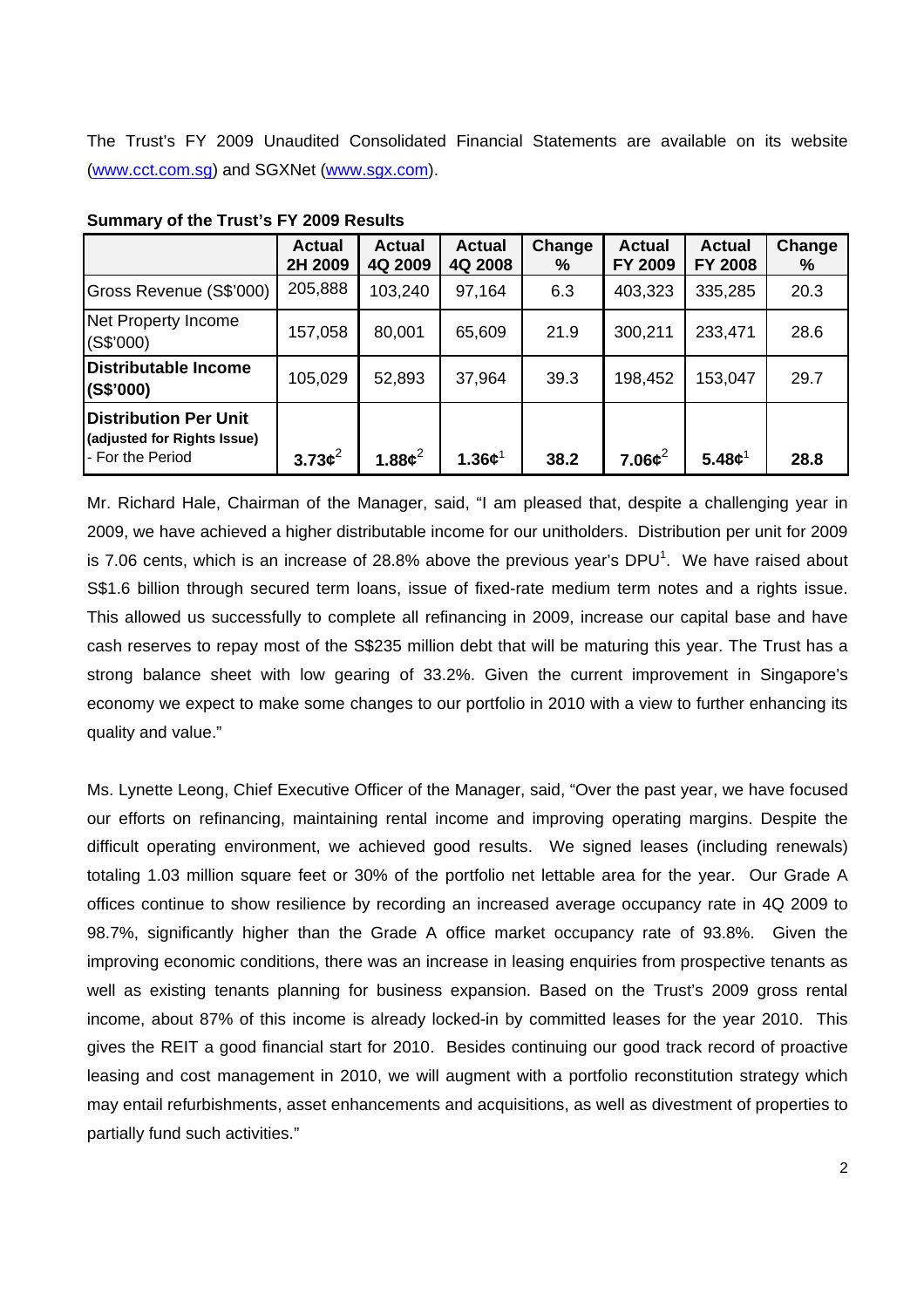#### **Portfolio reconstitution strategy**

The Manager adopts a proactive approach towards managing CCT's properties with a view to enhancing their quality and value. Where a property has reached an optimal stage of its life cycle, the Manager would consider divesting it. With the sale proceeds, the Manager would evaluate either reinvesting it in properties with newer specifications and better location or with the potential of asset enhancement, both with the objective of improving the income stream of the Trust in future years.

The Manager has identified Robinson Point, a non-Grade A property, as being ripe for divestment. CCT has separately announced today the signing of a sale and purchase agreement for the sale of Robinson Point to a private fund managed by AEW Asia, a subsidiary of AEW Capital Management, L.P.. At the sale price of S\$203.25 million, it is 11.4% above the property's valuation as at 31 December 2009 and 69.7% higher than its appraised value of S\$119.8 million in 2004 when it was acquired by the Trust. The completion of the sale is expected to be by April 2010. Located at Robinson Road, Robinson Point is 94.1% occupied and contributed about 3.7% to the FY 2009 net property income of CCT. The sale proceeds will provide the Trust greater financial flexibility to seize possible attractive growth opportunities.

Under the Manager's asset plan review is another non-Grade A property, Starhub Centre at Cuppage Road. Outline planning permission (OPP) has been obtained from the Urban Redevelopment Authority to change the use of the property from Commercial, to Residential (maximum 80% of gross floor area) and Commercial, with no change to the gross plot ratio of 4.9+. The change of use is still subject to other government authorities' approval. We will only decide on the next course of action after all relevant approvals are received and will make the necessary announcement at the appropriate time.

### **Higher portfolio occupancy and strong leasing activities**

As a result of the Manager's focus on proactive leasing, CCT's portfolio has achieved a committed occupancy of 94.8%, up from 94.0% in the third quarter of 2009. It is also above the market occupancy of 91.2% registered for office buildings in the core-Central Business District. CCT's Grade A properties continued to record an increase in occupancy from 97.9% last quarter to 98.7% this quarter, against falling market occupancy of 95.8% to 93.8%. The average remaining lease term of CCT's top ten tenants is 5.7 years, and this provides added stability to CCT's tenant mix and rental income stream.

Over the fourth quarter of 2009, CCT renewed leases with companies such as The Royal Bank of Scotland (bank), Robinsons & Co (S) Pte Ltd (department store) and Tudor Capital Singapore Pte. Ltd. (financial services). New tenants included CIMB Standard Strategic Asset Advisors Pte. Ltd. (financial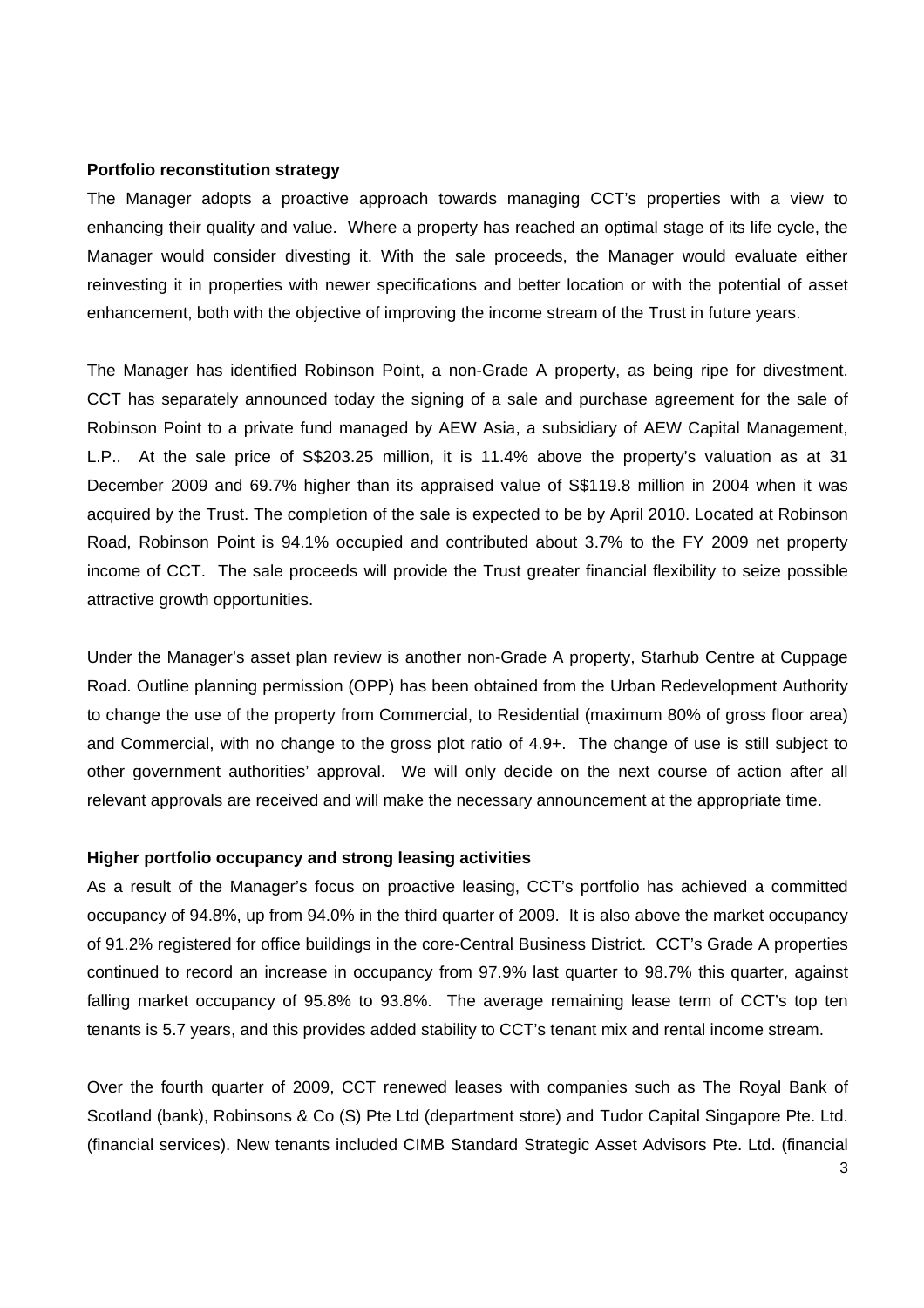services) and Hanis Café & Bakery Pte. Ltd. (food and beverage). The new and renewed leases are with tenants from the business sectors of banking & financial services, business consultancy, shipping and marine, and retail.

#### **Outlook and plans ahead**

The Singapore government has projected Singapore's gross domestic product to grow 3.0% and 5.0% this year, reversing 2009's negative growth, but cautioned that the growth may be uneven. "As Singapore remains an attractive location for companies looking to grow in Asia and the economy advances steadily, it will drive a continual growth in office demand. Most of the new buildings completing this year have already secured pre-commitments. The sustainable growth of positive demand will be impetus to the recovery of office market rentals as unoccupied space is readily absorbed." said Ms Leong.

Ms Leong added, "CCT's property portfolio has proven to be resilient as demonstrated by its strong occupancy and high rentals achieved notwithstanding the challenging market conditions in 2009. Looking ahead, CCT will continue its proactive and astute asset management activities combined with prudent capital management. Given the Trust's strong balance sheet, we are well positioned to execute the portfolio reconstitution strategy with flexibility and, where necessary, speed so as to benefit from a potential recovery in the office market. The paramount focus is on delivering long-term and sustainable distributions to our unitholders."

 $-$  END  $-$ 

## **About CapitaCommercial Trust** (www.cct.com.sg)

CapitaCommercial Trust is Singapore's first listed commercial REIT with a market capitalisation of S\$3.32 billion based on the closing price of S\$1.18 per unit on 19 January 2010. CCT aims to own and invest in real estate and real estate-related assets which are income producing and used, or predominantly used, for commercial purposes. The total asset size of CCT is S\$6.1 billion as at 31 December 2009, comprising a portfolio of 11 prime properties in Singapore, as well as investments in Malaysia. The properties in Singapore are Capital Tower, Six Battery Road, One George Street, HSBC Building, Raffles City (60% interest through RCS Trust), Starhub Centre, Robinson Point, Bugis Village, Wilkie Edge, Golden Shoe Car Park and Market Street Car Park. In addition, CCT is a substantial unitholder of Quill Capita Trust with 30% unitholdings and has taken a 7.4% stake in the Malaysia Commercial Development Fund Pte. Ltd. (MCDF). Quill Capita Trust is a commercial REIT listed on Bursa Malaysia Securities Berhad, with a portfolio of ten commercial properties in Kuala Lumpur, Cyberjaya and Penang. MCDF is CapitaLand's first and largest Malaysia private real estate fund with a focus on real estate development properties primarily in Kuala Lumpur and the Klang Valley, Malaysia.

4